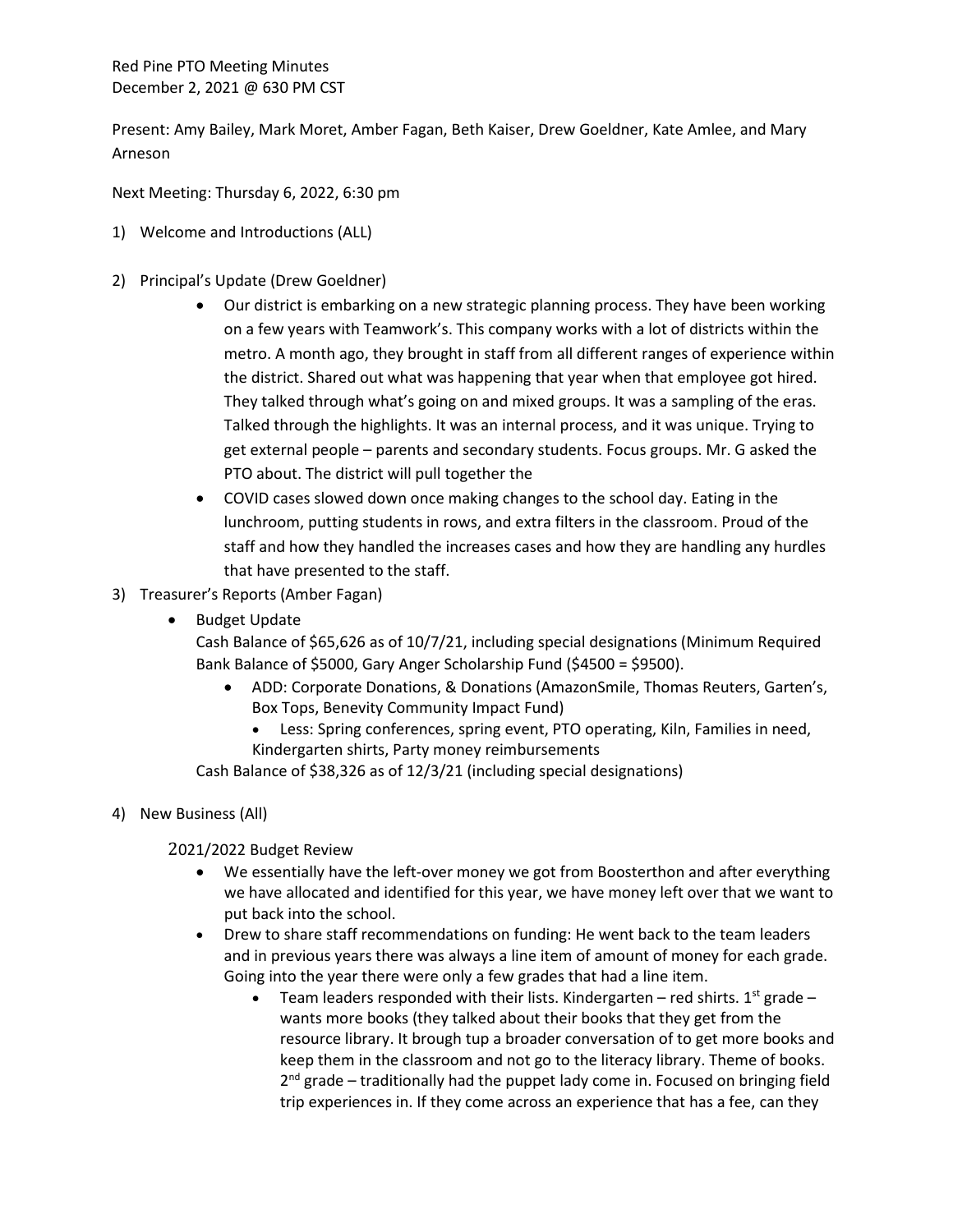use it. 2<sup>nd</sup> grad got someone from the Eagan Police department to come and meet with them. Picnic table – places to sit outside.  $3<sup>rd</sup>$  grade – Storyworks for next year (curious to see what a schoolwide subscription would be so we wouldn't have to pay in for it). Current events through kids' language. Storyworks is becoming more used throughout the grade levels.  $4<sup>th</sup>$  grade – few years ago they flexible seating options in the classroom. In each of our rooms a few years ago had wiggle stools. They could wiggle and move around.  $5<sup>th</sup>$  grade books (they wants sets of books for the small groups). Every grade level different needs.

- We can allocate an X amount to each grade and then to specialists. We don't have enough to give a super meaningful amount of money. If every grade gets \$1000 is that enough? The literacy library is a need is \$1000 enough? Do we dedicate this year's money to get books? It must be even by grade. We should have a point of view if we need to allocate to specialists or not.
- We want to give the money back, but the biggest fear do we need to take a year to dedicate books across the school and not do the other stuff. Kindergarten gets their red shirts, and we don't want to take that away from them.
- Do we figure out a set dollar amount for each grade level? Specialists are another silo. Factor in the number of students. Per student  $=$  \$ amount.
- Drew going back to the team and the set amount of money. What do you want to spend money on?
- Scholarships for the party money we need to make sure this doesn't happen. Families should not have to worry about it. On average by grade how many families may need a scholarship? This will help for future budget and forecasting. Earmark pool for this specific reason.
- Our school family is very generous. How do we create the opportunity for people to donate to help students?
- The school has two budgets to work with. Operating and Miscellaneous. Operating budget gets set after 10/1 (kick in a formula that spits out a FTE). Using the money not for adding another FTE we'd have fewer teachers and support in the school. It is trying to find the nice medium to have enough people and have enough financial needs. \$7 a student per grade for the budget from our operating budget.
	- Example of using the miscellaneous budget for school stuff. Students in kindergarten and first grade get a crown and a name tag on their desk. Some of the extra wants they want form that operating budget goes out because they must pick and choose, and it is the trickle-down effect. Extra salaries that we are set up for. Misc. fund is things that money can go in and out of. Field trip money or anything the PTO Reimburses us that's where it goes to. This year Red Pine came out in the black. Classroom teachers are receiving money, but it is finite and there are more needs.
- Families in Need earmark in the budget. \$1500 as a placeholder in the preliminary budget. Looking at the budgets in the past. Mr. Goeldner will talk with the social worker. In the past years the PTO would buy gift cards to help these families.
- Drew is going to create a multi-year plan of the grade wants from the PTO Budget.
- We need to talk about what the PTO has done with the money. We don't want the perception that the PTO is sitting on this money from year to year. We need to tell the story to the parents of how we are spending the money. If we raise \$30,000 this year,